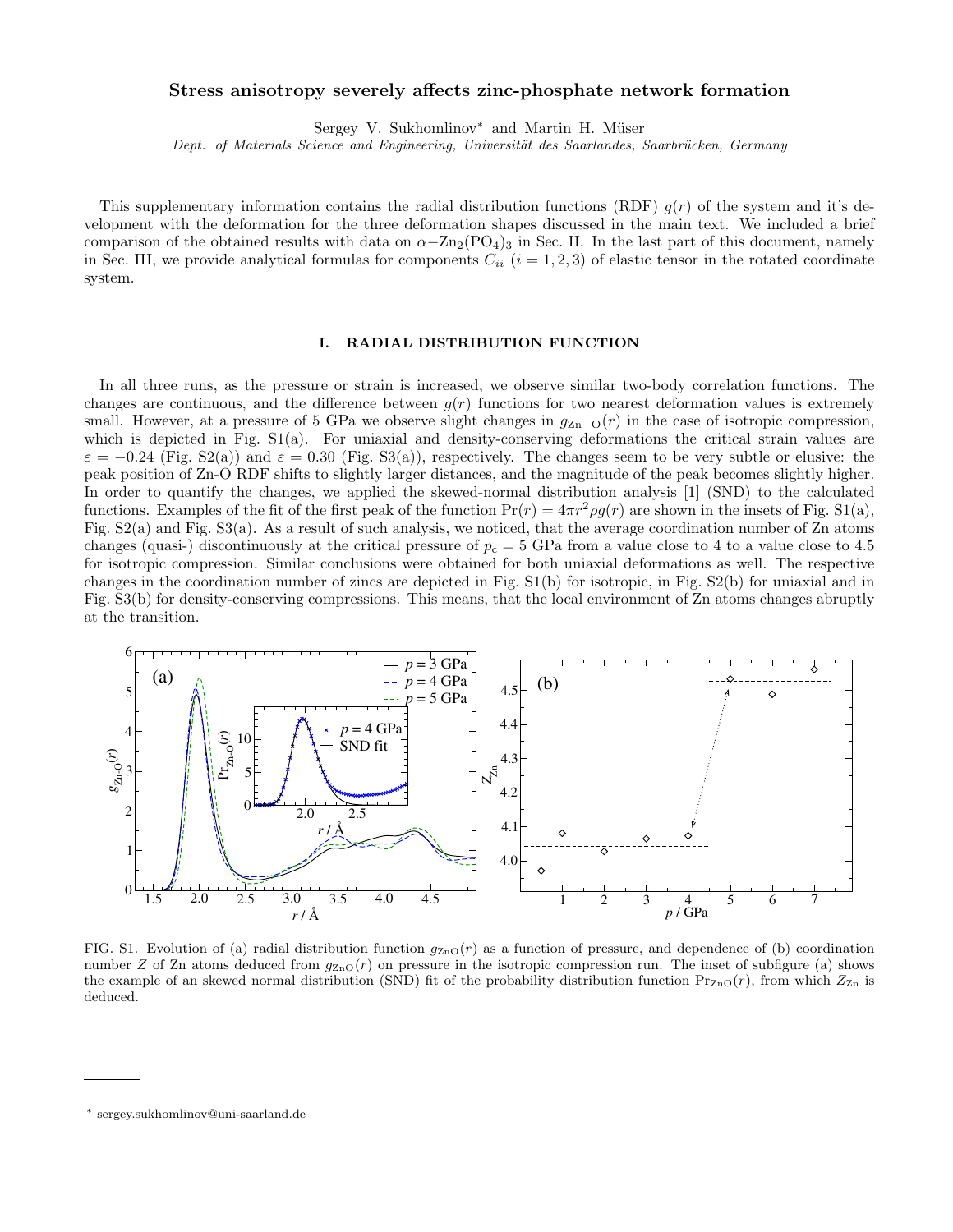

FIG. S2. Evolution of (a) radial distribution function  $g_{\text{ZnO}}(r)$  as a function of strain  $\varepsilon$ , and dependence of (b) coordination number Z of Zn atoms deduced from  $g_{\text{ZnO}}(r)$  on strain in the uniaxial deformation run. The inset of subfigure (a) shows the example of an SND fit of the probability distribution function  $Pr_{Z_{\text{D}}(r)}$ , from which  $Z_{Z_{\text{D}}}$  is deduced.



FIG. S3. Evolution of (a) radial distribution function  $g_{\text{ZnO}}(r)$  as a function of strain  $\varepsilon$ , and dependence of (b) coordination number Z of Zn atoms deduced from  $q_{\text{ZnO}}(r)$  on strain in the density-conserving deformation run. The inset of subfigure (a) shows the example of an SND fit of the probability distribution function  $Pr_{Z_{\text{D}}}(r)$ , from which  $Z_{Z_{\text{D}}}$  is deduced.

## II. ORTHOPHOSPHATE

To make a connection between zinc phosphates considered in this study and described in the main text, with a crystalline system similar in composition, which would be subjected to undergo a phase transformation similar to the observed in this work, we chose to apply the same deformations to the  $\alpha$ -Zn<sub>2</sub>(PO<sub>4</sub>)<sub>3</sub>. It is relatively well understood what happens with this crystal under isotropic compression. In a few experimental studies the authors observed pressure-induced amorphization of zinc orthophosphate which was accompanied by a change in the coordinate number of Zn atoms [2, 3]. However, the question remains open on how shear affects  $\alpha$ -Zn<sub>2</sub>(PO<sub>4</sub>)<sub>3</sub>.

In attempt to shed some light on this, we conduct a set of static calculations at zero temperature. At first, we applied a static compression at a fixed external pressure. When pressure reached  $p = 9$  GPa, the crystal underwent local structure changes, where one third of Zn atoms adopted seesaw local geometry, and the rest of zincs got coordination changed from four to five with local structure which could be considered to be a slightly deformed trigonal bipyramid, thus getting closer to being square pyramidal. This value of critical pressure is in a good agreement with a previously reported result of 9 GPa [2]. Then we proceeded with the anisotropic deformations, which included a uniaxial compression along z-axis, and the same volume-conserving deformation, where the unit cell is compressed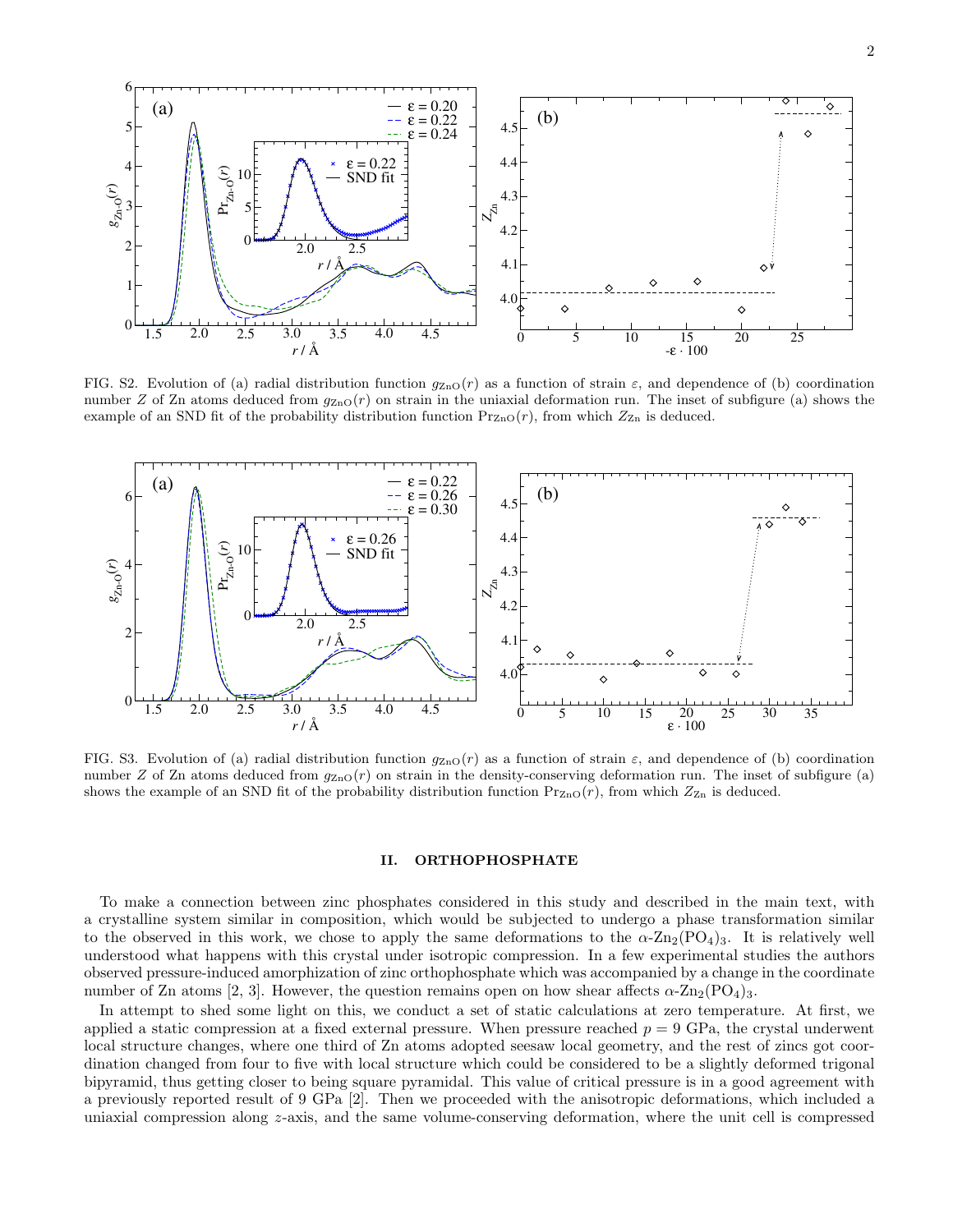along z-axis, and expanded equally in  $x$  and  $y$  directions. In the latter two cases, we were also able to observe the same transformation. The critical values of strains this time were 0.27 and 0.29 for uniaxial and volume-conserving deformations, respectively. For orthophosphate, the diversity in stress tensor invariant values at the critical deformations was much higher than for the zinc phosphate. The values of stress tensor components along principal axes in  $xy$ -plane in the case of volume-conserving deformation turned out to be negative. This could be explained by the fact, that the crystal is much more interconnected, which should lead to a higher Young's modulus. As a result, the deformation in  $xy$ -plane, which is triggered by z-axis compression is expected to be much smaller for the considered crystal as compared to the mixture of initially weakly connected molecules. Additionally, in amorphous systems internal stresses could be relaxed through many more internal degrees of freedom than in a crystal.

The main difference between the considered amorphous and crystalline systems is that the transition in orthophosphate for all three deformation turns out to be reversible. In fact, the obtained structures return to their reference state at lower values of deformation or pressure, thus experiencing a hysteresis which was already reported in a study of this crystal subjected to hydrostatic compression [2]. Thus all of the phases obtained for the orthophosphate seem to be metastable, high-pressure phases, with higher enthalpies than the original crystal.

## III. ROTATION OF THE ELASTIC TENSOR

If a system has monoclinic symmetry, thus having a parallelogram as a base and the third axis (for convenience let it be  $z$ -axis) perpendicular to the base, by rotating the system of coordinates around  $z$ -axis one can maximize and minimize the in-plane elastic constants  $C_{11}$  and  $C_{22}$  (not necessarily at the same time). From these values one can determine the stiffest and the softest in-plane directions. In our case the systems had triclinic symmetry after basin-restricted relaxations. However, the maximum deviation of the angle between any two unit cell vectors from 90◦ which we observed, was less than  $3°$ . This obviously led to corrections to the calculated smallest and largest in-plane values of  $C_{11}$  and  $C_{22}$  of order 1% when compared to estimations based on assumption of orthorhombic unit cell. As a result we neglected these contributions given by the deviations of the unit cell angles from 90°, mostly because the analysis is supposed to be qualitative.

If we consider an isotropic solid and choose one axis (let it be  $z$ -axis for convenience), then the elastic tensor elements in the plane orthogonal to this axis would be independent with respect to rotations of the coordinate system. On the other hand, a highly anisotropic system would show a significant discrepancy between the minimal and maximal values of the in-plane  $C_{11}$  (or  $C_{22}$ ) elastic constant when the rotation is applied. For simplicity of analytical derivation, we will consider only the case of orthorhombic system, but the equations could be easily generalized to any symmetry. When an orthorhombic system is rotated around z-axis by angle  $\theta$ , the in-plane components of strain tensor evolve according to the following equations

$$
\varepsilon'_{11} = \varepsilon_{11} \cos^2(\theta) + \varepsilon_{22} \sin^2(\theta) + \varepsilon_{12} \sin(\theta) \cos(\theta) \tag{1}
$$

$$
\varepsilon'_{22} = \varepsilon_{11} \sin^2(\theta) + \varepsilon_{22} \cos^2(\theta) - \varepsilon_{12} \sin(\theta) \cos(\theta) \tag{2}
$$

$$
\varepsilon'_{12} = 2(\varepsilon_{22} - \varepsilon_{11})\sin(\theta)\cos(\theta) + \varepsilon_{12}(\cos^2(\theta) - \sin^2(\theta))
$$
\n(3)

where  $\varepsilon_{ij}$  and  $\varepsilon'_{ij}$  are the components of strain tensor in the original and in the rotated coordinate system, respectively. By writing down the elastic energies in the two coordinate systems and by using Eqs. (1)-(3), one can show that the elastic tensor component  $C_{ii}$  within the plane would evolve according to the following equations

$$
C'_{11}(\theta) = C_{11} \cos^4(\theta) + C_{22} \sin^4(\theta) + 2(C_{12} + C_{66}) \sin^2(\theta) \cos^2(\theta)
$$
 (4)

$$
C'_{22}(\theta) = C_{11} \sin^4(\theta) + C_{22} \cos^4(\theta) + 2(C_{12} + C_{66}) \sin^2(\theta) \cos^2(\theta)
$$
\n(5)

Let us focus on just one equation (let it be Eq. (4)). When rotated by  $90^{\circ}$ ,  $C'_{11}(\theta)$  becomes  $C_{22}$ . In the interval of rotations  $0° < \theta < 90°$ ,  $C'_{11}(\theta)$  has either a maximum or a minimum, and the corresponding rotation satisfies

$$
\sin^2(\theta_m) = \frac{C_{11} - (C_{12} + C_{66})}{(C_{11} + C_{22}) - 2(C_{12} + C_{66})}.
$$
\n(6)

The value of the in-plane elastic constant at this angle is

$$
C'_{11}(\theta_{\rm m}) = \frac{C_{11}C_{22} - (C_{12} + C_{66})^2}{(C_{11} + C_{22}) - 2(C_{12} + C_{66})}
$$
\n
$$
\tag{7}
$$

Thus, depending on the balance between the four elastic constants involved in Eqs. (6) and (7),  $C'_{11}$  would satisfy either  $\min(C_{11}, C_{22}) \leq C'_{11}(\theta) \leq C'_{11}(\theta_m)$  (when  $2C' = (C_{11} - C_{12}) < C_{66}$  in a cubic system; there are several conditions for other symmetries) or  $C'_{11}(\theta_m) \leq C'_{11}(\theta) \leq \max(C_{11}, C_{22})$  (when  $2C' > C_{66}$  in a cubic system).